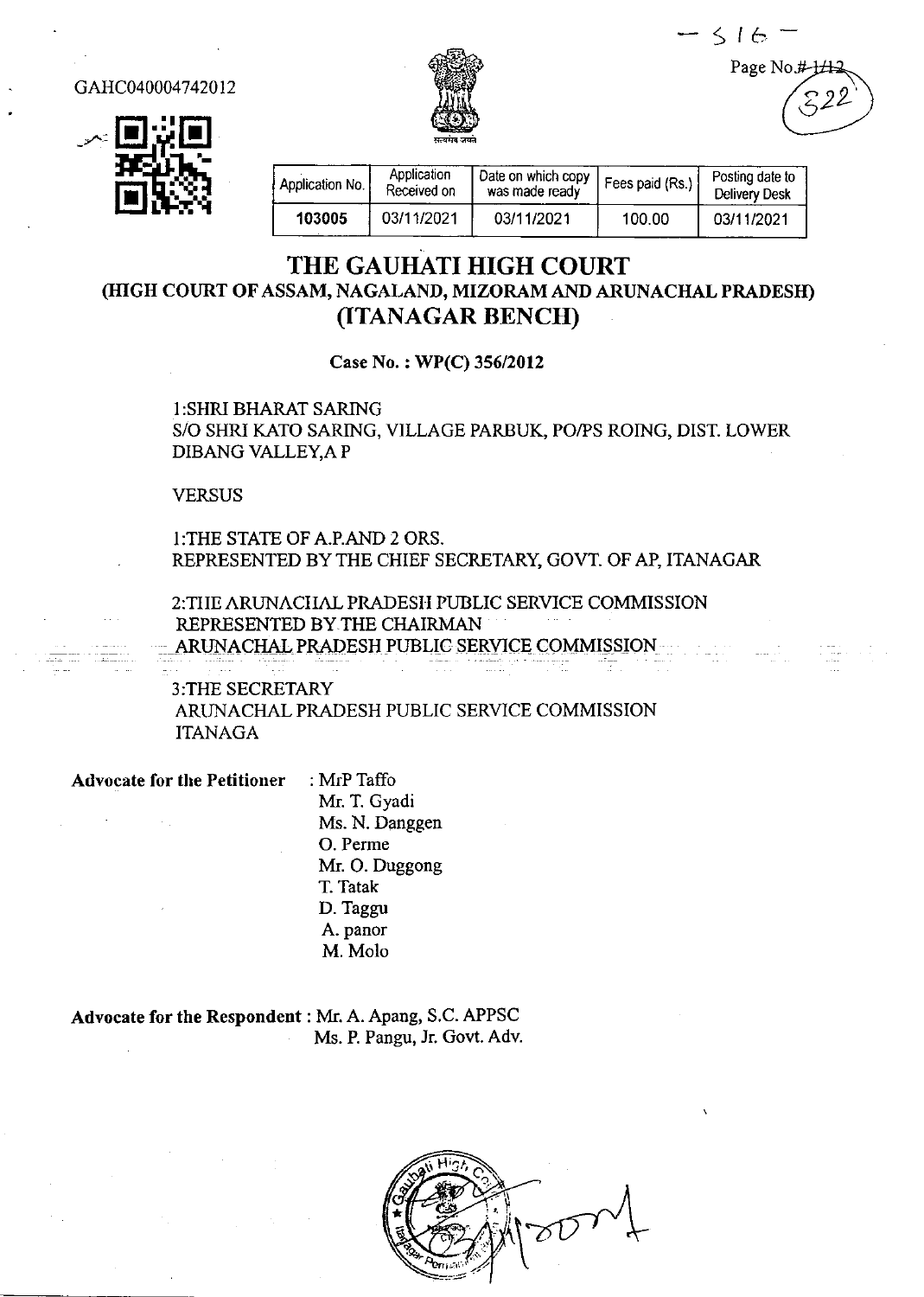$\zeta$   $\prime$ Page No.7 't

## BEFORE HON'BLE MR. JUSTICE KALYAN RAI SURANA

أتأيب

Date of hearing: 29<sup>th</sup> October, 2021. Date of judgment: 2<sup>nd</sup> November, 2021.

## **JUDGMENT AND ORDER (CAV)**

Heard Ms. N. Danggen, learned counsel for the petitioner. Also heard Ms. P. Pangu, learned Junior Government Advocate appearing for the respondent no.1 and Mr, A. Apang, learned senior counsel, assisted by Ms. N. Anju, learned standing counsel for the respondent nos. 2 and 3.

2) **After clearing the Arunachal Pradesh Public Service** Commission Combined Competitive (Preliminary) Examination, the petitioner and had unsuccessfully appeared for the Arunachal Pradesh Public Seruice Commission Combined Competitive (Mains) Examination, 2011-12. On 21.08.2012, the petitioner had made a request for re-evaluation of General English and General Studies Paper-II and as the said request yielded no result, the present writ petition was filed on 27.09.2012, *inter alia*, seeking a direction upon the respondents to re-evaluate the said two answer scripts.

3) The learned counsel for the petitioner submits that this writ petition has a chquered history. Initially, the writ petition was allowed by judgment and order dated 08.01.2018, by directing the respondent nos. 2 and 3 to re-evaluate the answer scripts of the petitioner within a period of 60 (sixty)

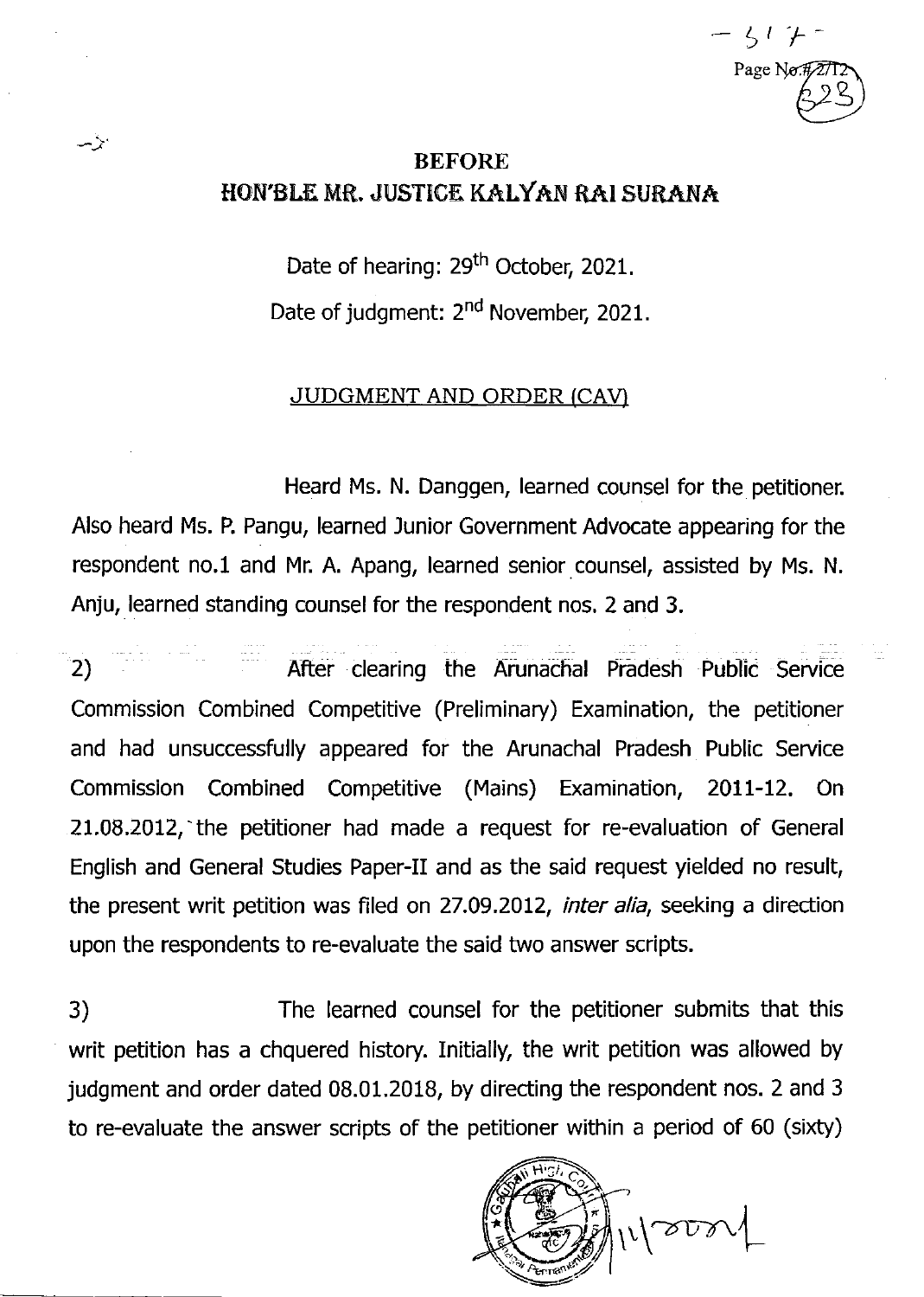Page No.# days from the date of receipt of a copy of the order. Aggrieved by the said ju..gment, the APPSC had filed a review petition, which was registered as Review Petition No. 2/2018. The review petition was disposed of without interfering with the judgment passed in the writ petition. Therefore, aggrieved by (i) the judgment and order dated 08.01.2018 in this writ petition, and (ii) judgment and order dated 06.03.2018, passed in Review Petition No. 2/2018, the respondent no.2 had preferred an intra-Court appeal before the Division Bench of this Court and both the said judgment and order were set aside by the Division Bench of this Court vide judgment and order dated 03.12.2019, passed in W.A. No. 14(AP)/2018, with a direction that the matter is remanded for fresh consideration by the learned Single Judge on verification of the records to be produced by the respondent no. 2 herein, further directing that the said exercise be carried out within the outer limit of 31.01.2020, The said review petition was formally closed by order dated 31.01.2020. In connection with order dated 06.03.2018, passed in Review Petition No. 2/2018, the petitioner had preferred a review petition, which was registered as Review Petition No. 8/2018. However, in view of thc judgment passed in WA. No. 14(AP)/2018, the said review petition was closed by order dated 31.01,2020.  $(324)$ 

4) On re-commencement of this proceeding, the learned standing counsel for the respondent no. 3 had produced the answer scripts of General English Part-I, General English Part-II, General Studies Part-I, General Studies Part-II, Sociology Part-I, Sociology Part-II, Public Administration Part-I and Public Administration Part-II. However, after several dates, it was recorded vide order dated 05.02.2020 that the answer key was not available and that in absence of answer-key, this Court had expressed in the order that it was finding it very difficult to verify whether the answer given by the petitioner was correct or incorrect and accordingly, the matter was adjourned. Thereafter, by order



 $-518$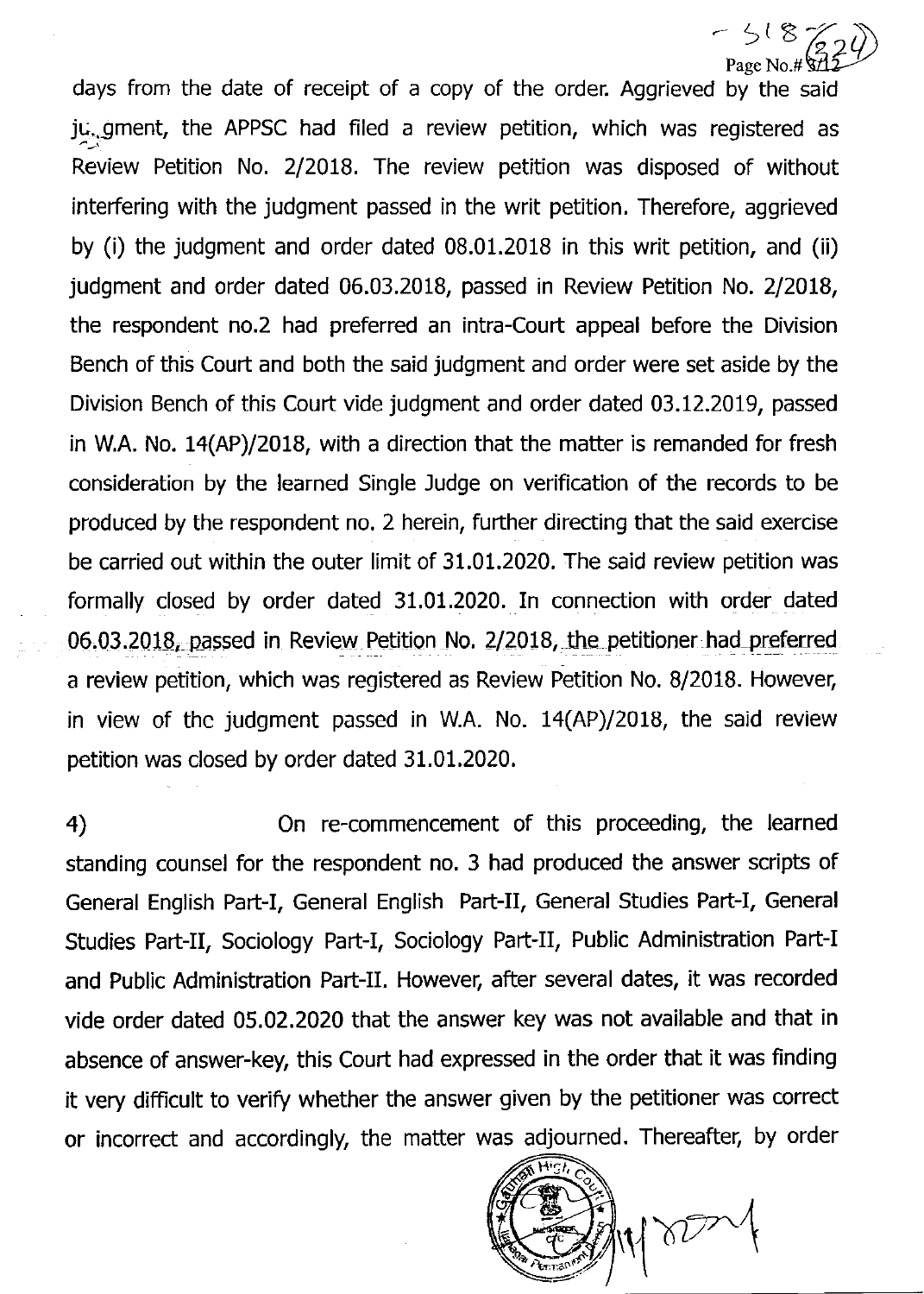$\frac{1}{2}$ ,  $\frac{1}{4}$ <br>Page No.#4 dated 03.03.2021, without commenting on *inter se* merits of the dispute, this Caurt had expressed its view that an endeavor should be made to settle this matter outside the Court. In the said context, the learned Junior Government Advocate has produced a copy of letter dated 29.04.2021 by the Deputy Secretary (AP), Department of Administrative Reforms, Government of Arunachal Pradesh by wherein it is stated that a meeting was held on 28,01.2021under the Chairmanship of the Chief Secretary with the representative of the Department of Administrative Reforms and the APPSC and that in the said meeting, the Secretary, APPSC had ruled out that they can be a party to out of Court settlement of the issue and reference was made in respect of filing of the herein before referred review petition against the order dated 08.01.2018 passed in this writ petition. Accordingly, it emerged in the said meeting that it was not possible to have any out of Court settlement, providing therein that in administrative decision regarding selection of a successful candidates can be taken by the APPSC only. A copy-of said instruction ig retained as a part of the record.

5) The learned counsel for the petitioner has submitted that she was permitted to inspect the answer scripts produced by the learned standing counsel for the respondent nos. 2 and 3 and thereafter, the petitioner had flled an additional affidavit on 08.09.2017, wherein the petitioner had given better paticulars to demonstrate that the petitioner had been given incorrect marks and thereby the petitioner was deprived from being awarded appropriate marks. It is submitted that although the petitioner had been unsuccessful in the exams, but there was only a difference of 1.84 marks between the last successful candidate and the petitioner.

6) In the said context, on a cursory perusal of the order-

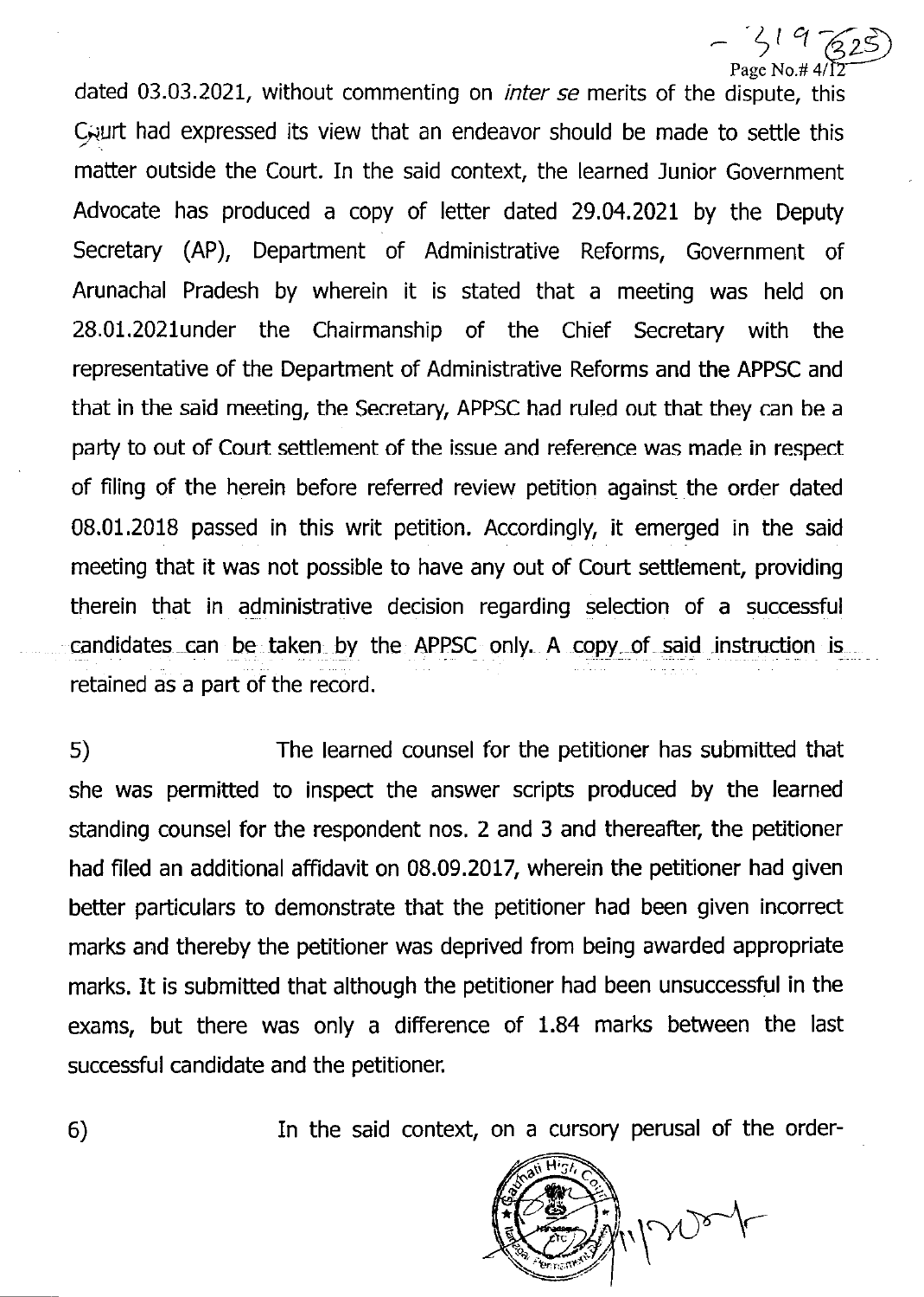Page No.# 5 sheets, there appears to be no order of this Court prior to 08.09.2017 (date  $w'_n$  en additional affidavit was filed by the petitioner), permitting inspection of tne answer script by the petitioner or his learned counsel. Be it mentioned that it appears that vide judgment and order dated 03.12.2019, the Division Bench

 $320$ 

of this Court had permitted this Court for verification of records produced by the learned standing counsel for the respondent nos. 2 and 3.

7) The learned counsel for the petitioner has submitted that the petitioner had reasons to apprehend that 25 (twenty five) marks was denied to him and even if dispute is raised in the Bar in respect of certain answers given by the petitioner, still the petitioner would have been entitled to at least 6 (six) marks, which is stated to be of great relevance to the petitioner as the difference of marks between the last successful candidates and the petitioner was only 1.84 marks. Accordingly, it is submitted that if on re-evaluation of the answer script, the petitioner gets 2 (two) more marks, he would have cleared the Arunachal Pradesh Public Service Combine Competitive Examination, 2011- 12 and would have to be recommended for appointment. It is submitted that the marking in English grammar is similar to arithmetical problems where answers can only be right or wrong and it is submitted that there cannot be a third alternative. It is furthcr submitted that for same set of answers given by the petitioner, while some other successful candidates were awarded marks, but the petitioner was not awarded any marks. It is also submitted that in respect of cetain questions while one invigilator given marks to the petitioner, the other invigilator did not give any marks to the petitioner and therefore, as per the marking pattern followed by the respondent nos. 2 and 3, no marks was given to the petitioner. In this regard the learned counsel for the petitioner had compared the answer-scripts appended to the writ petition and additional affidavit filed by the petitioner.

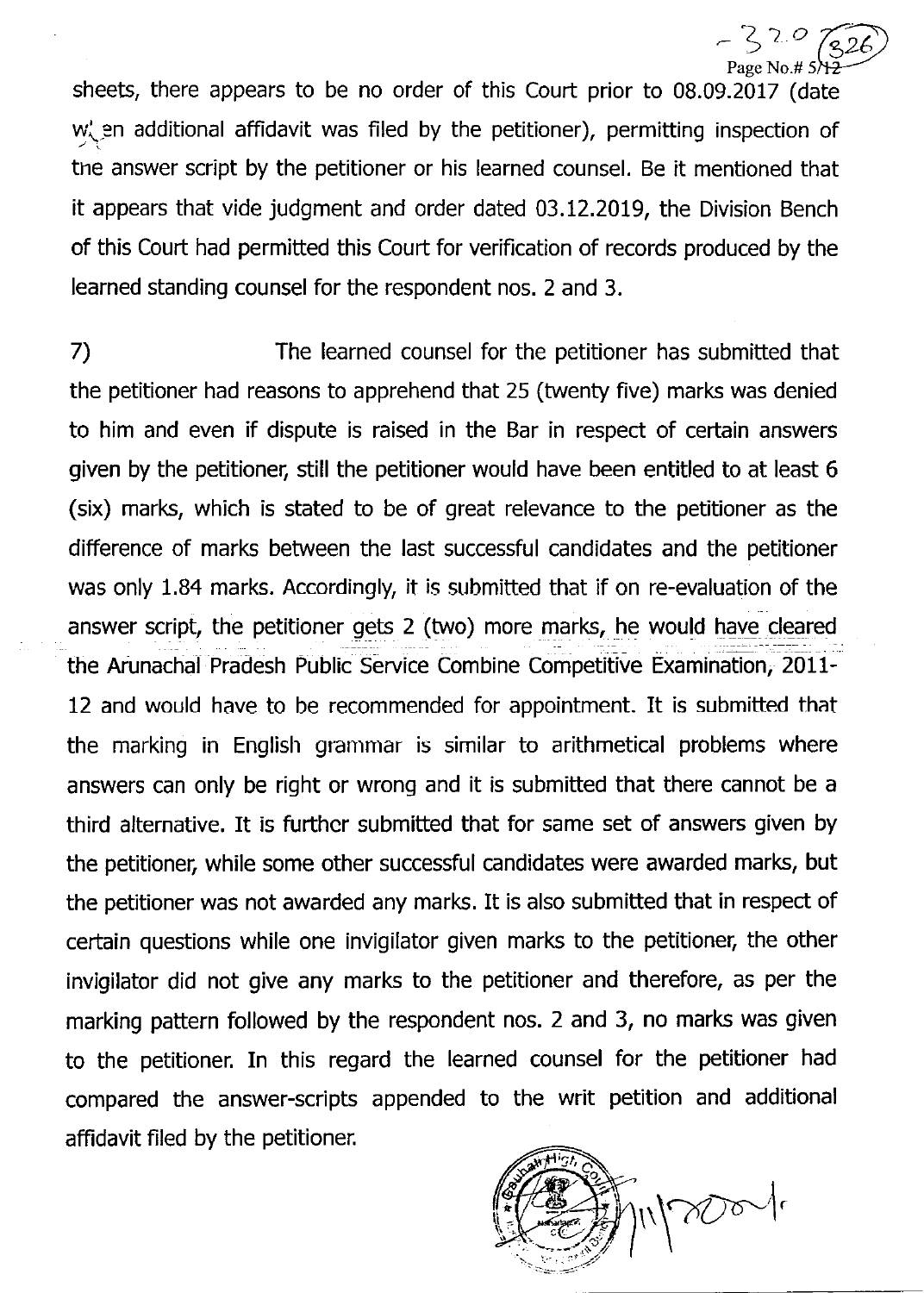

B) The learned counsel for the petitioner had fufther s-bmitted that at the time when the writ petition was filed, the petitioner was not aware as to whether his writ petition would be atlowed and whether he would be entitled to be awarded more marks then the last successful candidate because at that relevant point of time, the petitioner was not allowed to see his own answer scripts as compare it with answer scripts of other successful candidates. Accordingly, it is submitted that the petitioner would not be rendered un- entitled to any relief in this writ petition merely because the last successful candidate had not been impleaded in this writ petition and no challenge was made to their appointment. In this regard, it is submitted that the Court can always direct the respondent authorities to appoint the petitioner without disturbing the appointment to the other successful candidates.

9) In support of her submissions, the learned counsel for the petitioner has placed reliance on the following cases, viz., (i) Ran Vijay Singh & ors. vs. State of Uttar Pradesh &Ors., (2018), 2 SSC 357, (ii) Manish Ujwal & ors.vs. Maharishi Dayanand Saraswati University & ors., (2005) 13 SSC 744, (iii) Jatin Baruah (Dr.) vs. State of Assam & ors., 2005 (Suppl) GLT 897, (iv) Ajit Borah vs. State of Assam & ors., 2005 (4) GLT 642.

10) Per contra, the learned senior counsel appearing for the respondent nos. 2 & 3 has submitted that in this writ petition the prayer of the petitioner is limited to re-evaluation and no consequential relief has been prayed for. It is submitted that the petitioner has not prayed for a direction upon the respondent authorities to appoint him by setting aside the select list and/or appointment of the last successful candidate by re-drawing up the select list. Accordingly, it is submitted that except for an academic discussion, no point would be served even if the Court undertakes examination of the answer scripts

 $\mathbf{c}^*$  $\mathbb{Z}[\mathbb{Z}[\mathbb{Z}^d]]$  $\mathcal{L}_{\mathcal{L}_{\mathcal{L}_{\mathcal{L}}}^{(r)}}$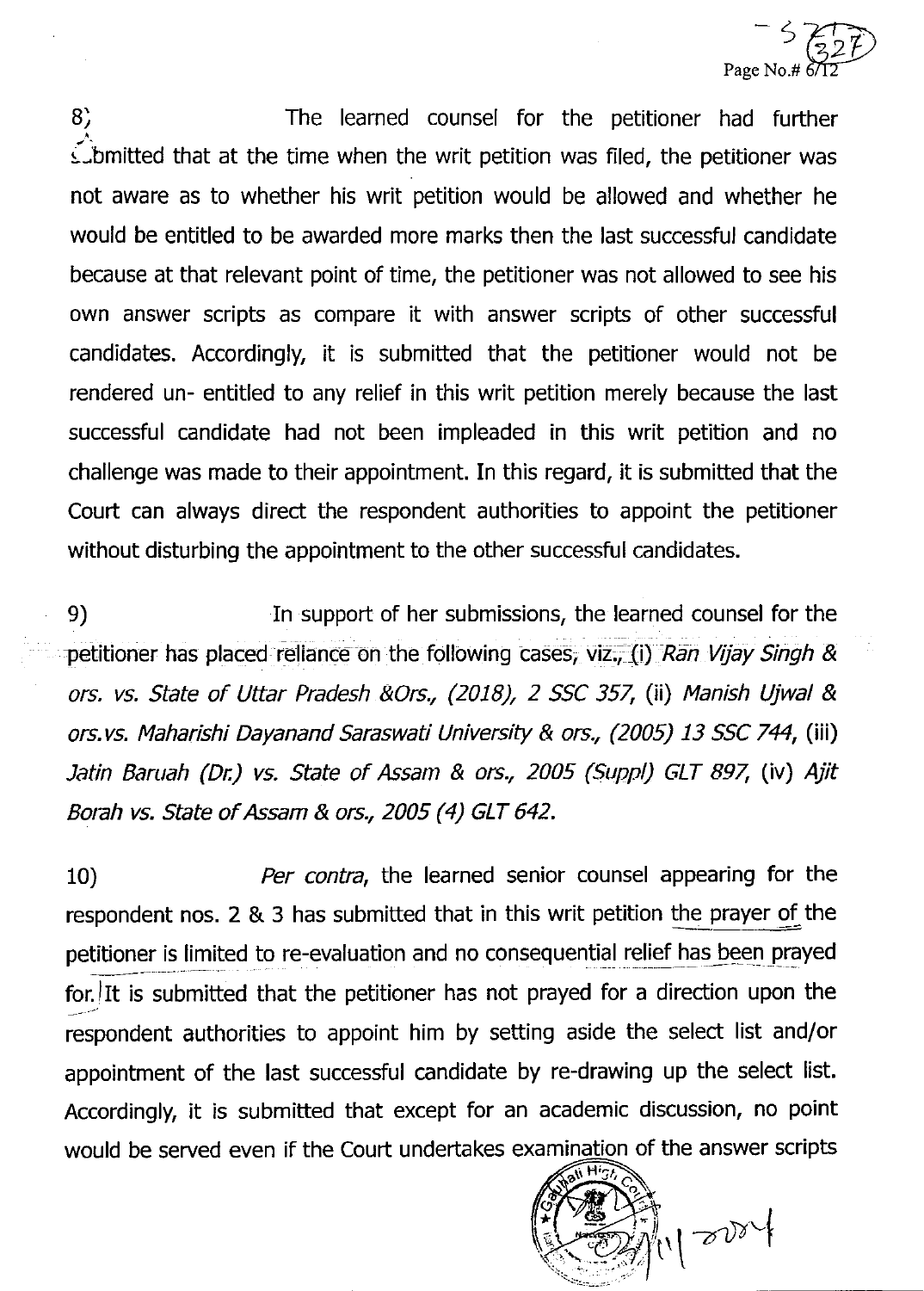$-32$ Page No.# 7

of the petitioner and other successful candidate so as to *prima facie* record its segisfaction before issuing any direction for re-evaluation of the petitioner's answer-scripts.

11) **it is also submitted that the respondent no. 2 is merely a** body set up for conducting public service examination in the State and therefore, is merely holding the status of a recruitment agency. It is submitted that it is for the State Government to offer appointment to a candidate recommended by thc rcspondent no. 2. It is further submitted that the Court would also consider the fact that out of the successful candidates whose name were recommended by the respondent no. 2 all the posts were filled up. Therefore, it would be too late in the day for the Court to now order reevaluation of answer scripts. It is submitted that by re-evaluating answer scripts, no purpose would be achieved if no consequential prayer is made either for preparing a fresh select list of successful candidates or for appointing the petitioner. It is submitted that the petitioner cannot be appointed without dislodging the appointment given to at least the last successful candidate. In support of his submission, learned senior counsel for the respondent nos. 2 & 3 has placed on reliance on the following cases, viz., (i) Public Service Commission Uttaranchal vs. Mamta Bisht, AIR 2010 SC 2613, and (ii) Pramod Kumar Srivastava vs. Chairman, Bihar Public Service Commission, Patna & ors., (2004) 6 SSC 714.

12) Adopting the argument of the learned senior counsel for the respondent nos. 2 and 3, the learned State counsel has submitted that by viftue of order dated 03.03.2021, this Court had directed the learned State counsel to obtain instruction as to whether the petitioner can be accommodated in any post, commensurate to his qualification with an observation that the said

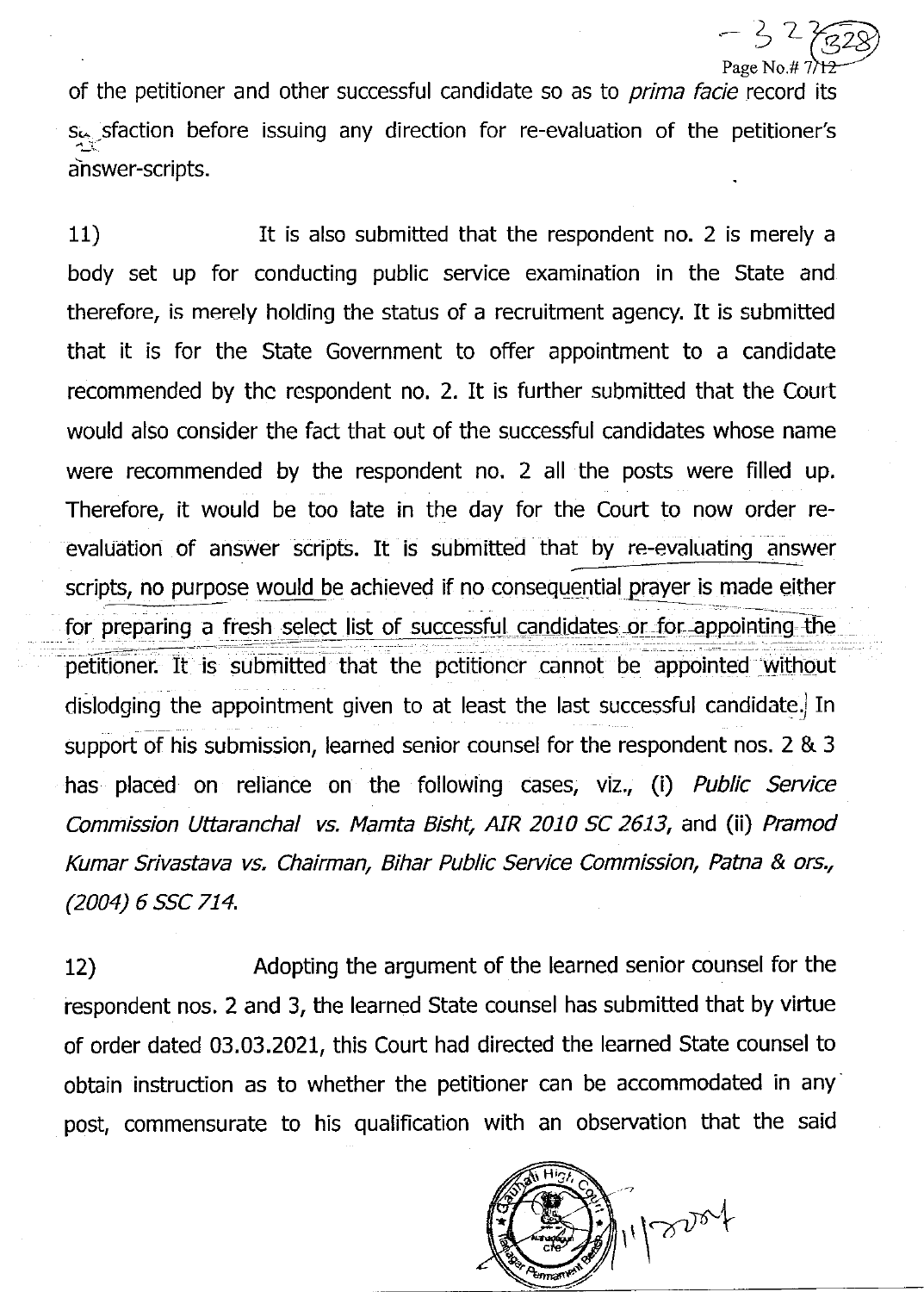$\angle$ Page No.# 3

consideration may be made without that same being a precedent for any other  $c_{\text{ex}}$  e and that the respondents are not inclined to agree for an out of court settlement and/or compromise in the matter.

13) The present writ petition relates to Arunachal Pradesh Public Service Commission Combined Competitive (Mains) Examination, 2011-12. It is seen that the Arunachal Pradesh Public Service Commission Rules of Procedure and Conduct of Examination Guidelines, 2012 does not contain any provision for re-evaluation of answer script. However, by passage of time, in supersession of the said 2012 guidelines, the APPSC has notified the Arunachal Pradesh Public Service Commission Conduct of Examination Guidelines, 2017, and the learned senior counsel appearing for the respondent nos. 2 and 3 submits that the said 2017 guidelines is now in force. Under Clause  $31(D)(vi)$  of the sald 2017 guidelines, it has been provided that "after announcement and declaration of the final result no re-evaluation of answer scripts shall be permitted under any circumstances."

14) The Supreme Court of India in the case of Uttar Pradesh Public Service Commission, through its Chairman & anr. vs. Rahul Singh & anr., (2018) 7 SCC 254, in no uncertain terms, by relying upon the decision rendered in the case of Ran Vijay Singh (supra), has laid down that that the High Court is not supposed to itself enter into re-evaluation. It would be relevant to quote para-12 of the case of Rahul Singh (supra):-

> "**12.** The law is well settled that the onus is on the candidate to not only demonstrate that the key answer is incorrect but also that it is a glaring mistake which is totally apparent and no inferential process or reasoning is required to show that the key answer is wrong. The constitutional courts must exercise great restraint in such matters and should be reluctant to entertain a plea challenging the correctness of the key answers. In Kanpur University case [Kanpur University v. Samir Gupta, (1983) 4 SCC 309], the

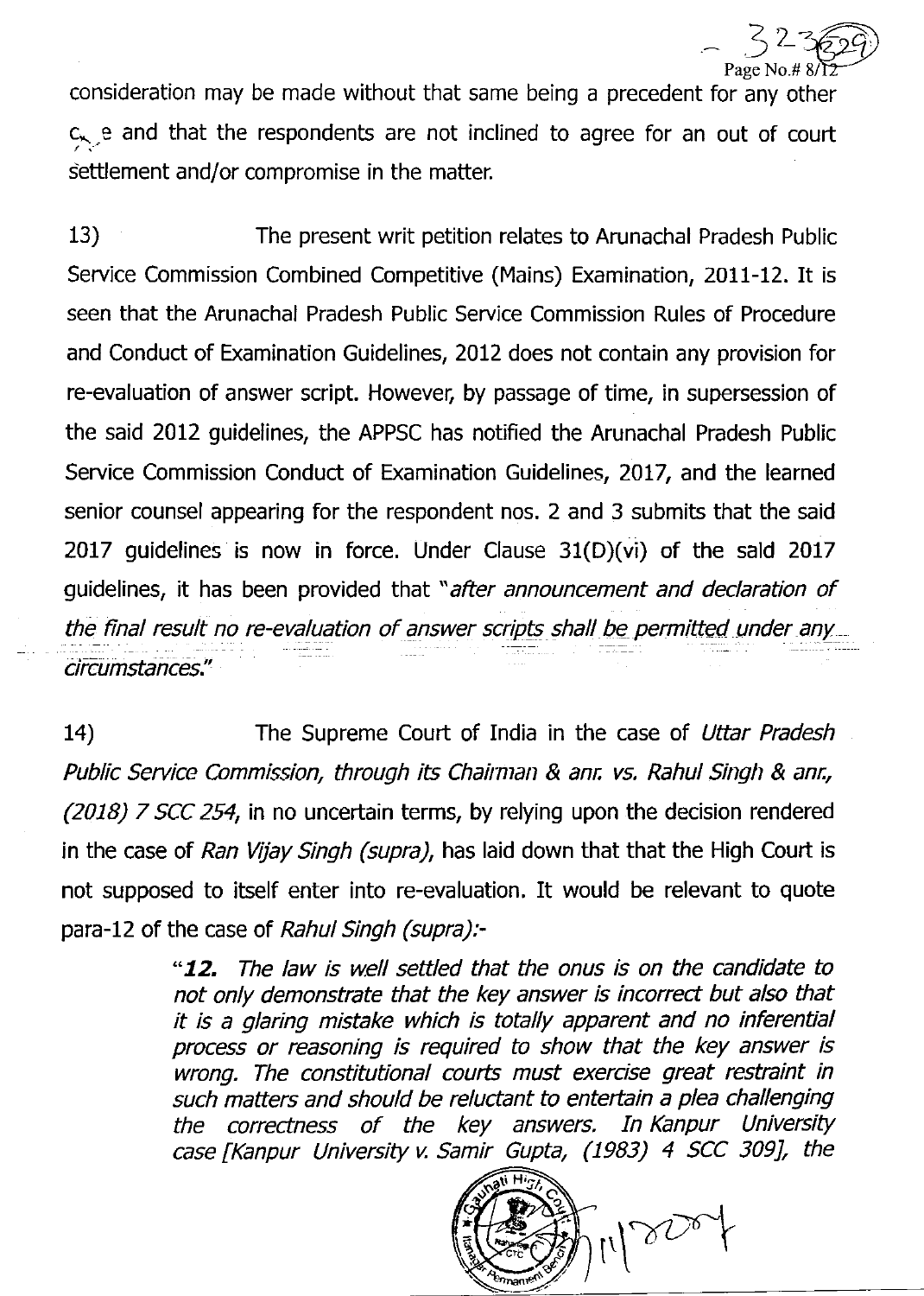

Court recommended a system of:

(1) moderation;

(2) avoiding ambiguity in the questions;

(3) prompt decisions be taken to exclude suspected questions and no marks be assigned to such questions."

 $(15)$  Therefore, it is now well settled that the Constitutional Court cannot by itself re-evaluate the answer scripts. However, the learned senior counsel for the respondent nos. 2 and 3 is right in submitting that in this writ petition, the petitioner has not made any prayer to set aside the selection list or to assail the appointment of the last selected candidate in connection with the Arunachal Pradesh Public Service Combine Competitive Examination, ZOtl-Lz. The petitioner has also not made a prayer for a direction upon the respondent authorities to appoint the petitioner to any of the posts for which competitive examinations were held. The prayer is only to the following effect  $-$  " $(i)$  issue writ in the nature of mandamus directing the respondent authority to reevaluate the answer scripts specifically the question no.  $5(a)$  (vi),  $5(a)$ (ix),  $5(b)$ (iv),  $5(b)(iii)$ ,  $6(a)(ii)$ ,  $6(b)(ii)$ ,  $6(b)(iv)$ ,  $6(c)(iv)$ , 2 of General English Paper, question no. 10(a) and 10(b) of General Studies Paper-II,  $2(f)$  and  $2(j)$  of Sociology Paper-II and question no. 2(i) of Sociology Paper-I of the petitioner. And to award all the consequential benefits to the petitioner, if any, after evaluation. (ii) And/or to pass such order(s) to your Lordship may deem fit and proper in the facts and circumstances of the case."

 $\langle 16 \rangle /$  It is a normal practice of the Government of India and the Governments of every State to conduct "Combined Competitive Examinations" every year to fill-up various civil posts. Such competitive examinations are held to fill up specified number of posts. Therefore, in the absence of anything to the contrary, the Court may presume that all the vacancies for which Arunachal Pradesh Public Service Combine Competitive Examination, 2011-12 was held,

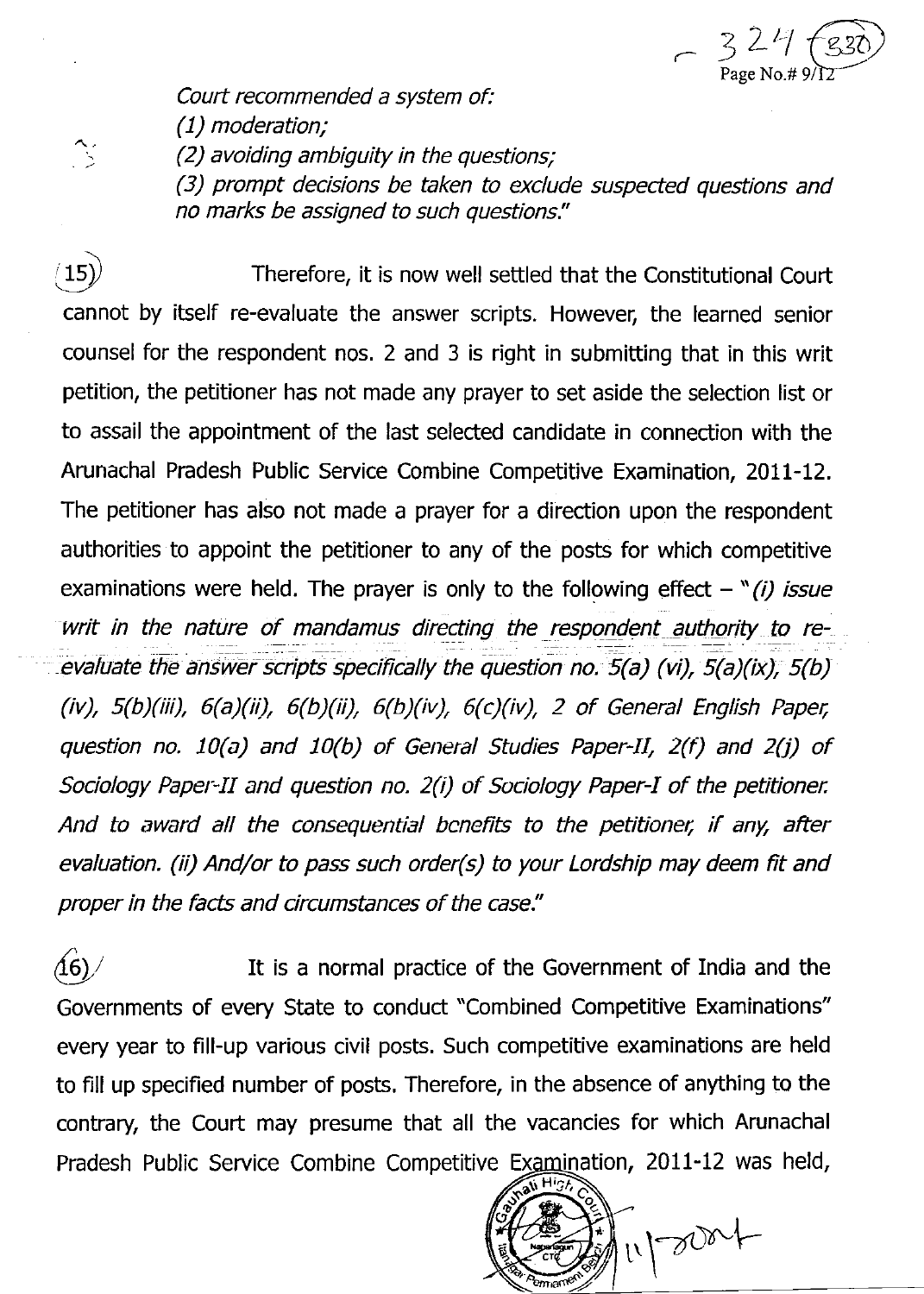$\overline{\zeta}$ Page No.#10

were filled-up. It is also presumed that any vacancy that may have been arisen subsequently, were also filled-up by subsequent competitive examinations conducted by the APPSC.

 $(17)$  In this case, as indicated above, the prayer in the writ petition is only to direct that the answer given by the petitioner to particular questions be re-evaluated. Therefore, even if the said prayer is allowed and reevaluation of particular questions is conducted, there is no way that the petitioner would become entitled to any consequential direction upon the respondent authorities to appoint the petitioner. If a recruitment examinations is conducted to fill-up specified number of vacant posts, unless, appointment made to at least one successful candidate is set aside, a direction cannot be issued to the respondent authorities to prepare a fresh list of selected candidates after a lapse of more than 9 (nine) years of filing of the writ petition, as it would certainly lead to dismissal of service of the last selected candidate and that too, without giving any opportunity to the candidate who is likely to be adversely and prejudicially affected. Therefore, the Court is inclined to accept the submissions made by the learned senior counsel for the respondent nos. <sup>2</sup> and 3 that in the absence of impleading at least the last selected candidate, the petitioner would not be entitled to any relief without interfering with said appointment.

18) In this regard, it would be relevant to quote para nos. 6 to <sup>B</sup> of the case of Mamta Bisht (supra), which is extracted below:-

> \*6.1t is a settled legal proposition that vacancies over and above the number of vacancies advertised cannot be filled up. Once all the vacancies are filled up, the selection process comes to an end. In case a selected candidate after joining resigns or dies, the vacancy, so occurred cannot be filled up from the panel, which stood already

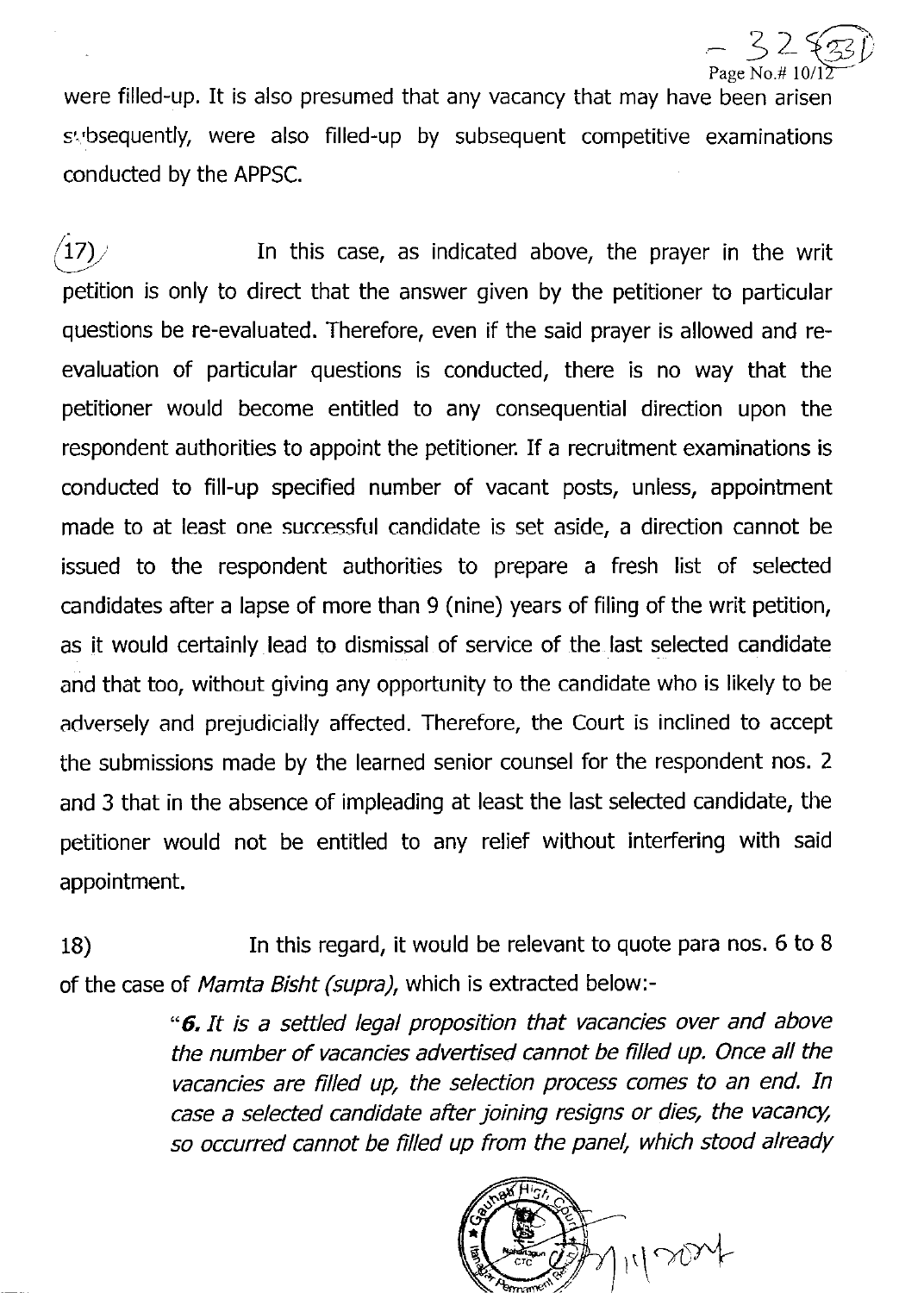

exhausted. (Vide Rakhi Ray v. High Court of Delhi, AIR 2010 SC 932).

However, in the instant case, the advertisement itself made it clear that the vacancies could be increased and decreased and before completion of the selection process, a decision had been taken to fill up 42 instead of 35 vacancies and the reservation policy had been im plemented accordingly.

7. In case Respondent 1 wanted her selection against the reserved category vacancy, the last selected candidate in that category was a necessary party and without impleading her, the writ petition could not have been entertained by the High Court in view of the law laid down by nearly a Constitution Bench of this Court in Udit Narain Singh Malpaharia v. Board of Revenue AIR 1963 SC 786, wherein the Coutt has explained the distinction between necessary party, proper party and pro forma party and fufther held that if a person who is likely to suffer from the order of the court and has not been impleaded as a party has a right to ignore the said order as it has been passed in violation of the principles of natural justice. More so, proviso to Order 1, Rule 9 of the Code of Civil Procedure, 1908 (hereinafter called "CPC") provides that non-joinder of necessary party be fatal. Undoubtedly, provisions of CPC are not applicable in writ jurisdiction by virtue of the provision of Section 141 CPC but the principles enshrined therein are applicable. (Vide Gulabchand Chhotalal Parikh v. State of Gujarat, AIR 1965 SC 1153; Babubhai Muljibhai Patel v. Nandlal Khodidas Barot, AIR 1974 SC 2105; and Sarguja Transport Seruice v. State Transpott Appellate Tribunal, AIR 1987 SC BB).

8. In Prabodh Verma v. State of U.P. & Ors., AIR 1985 SC 167; Tridip Kumar Dingat v. State of West Bengal, (2009) 1 SCC 768: (AIR 2008 SC (Supp) 824), it has been held that if a person challenges the selection process, successful candidates or at least some of them are necessary parties."

19) Therefore, in the absence of any or some of the successful candidates being impleaded in this writ petition, the instant writ petition is